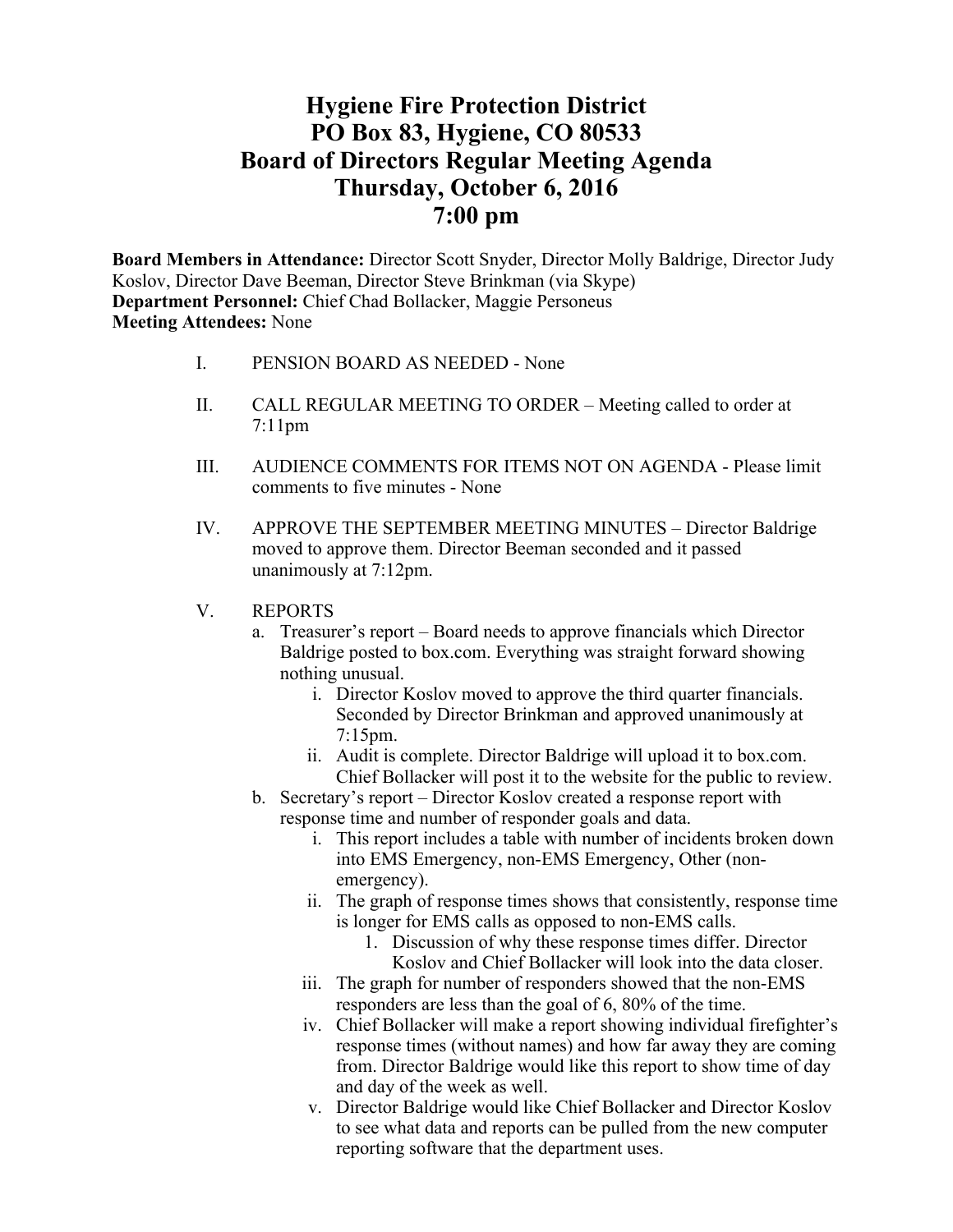- vi. Director Brinkman would also like a report with annual totals on it.
- vii. Director Koslov will give a calendar update at all future meetings. She reminded the board that the only item due this month is discussion of the proposed 2017 budget.
- c. Chiefs Report
	- i. Firefighter Survey: Compensation Discussed later in Deep Dive.
	- ii. Ambulance Service Chief Bollacker found information that indicates that AMR's contract with Boulder County will be renewed.
		- 1. Chief Bollacker told AMR that Hygiene is very interested in having an ambulance stationed in our district or at least the northern part of Boulder County.
		- 2. Director Baldrige suggested that the department outfit a vehicle with medical life support equipment that a responder can use to reach EMS calls quicker than the ambulance. Chief Bollacker advised we already have that set up on 2821.
		- 3. The ambulance stationed at Boulder Rural currently serving our district will likely be discontinued regardless of the AMR Boulder County contract.
	- iii. Auto/Mutual Aid Updated Mutual Aid, and Auto Aid Agreements are in progress. Currently the following Mutual Aid agreements are ready to send out for signature, Lyons, Lefthand, Mountain View, Boulder Mountain, Big Elk, and Pinewood Springs. New and updated Auto Aid Agreements are ready to send out for signature for Lyons, Berthoud, Lefthand, and Mountain View. Currently working on new agreement with Longmont, and will be waiting for the one with Boulder Rural/Rocky Mountain Fire till after they complete their Authority Process.
		- 1. Director Baldrige asked if Chief Bollacker would like any of the board members to look at them. Chief Bollacker said that he doesn't need their feedback because he is using the attorney provided template. He will send the board the auto aid/mutual aid agreements for their information.
		- 2. Director Snyder would like a map showing which areas of the district are covered by each auto aid/mutual aid agreements. 100% of the district will be covered.
	- iv. September Calls There were 30 total calls.
	- v. Apparatus Updates
		- 1. New Brush truck, Update: Had to send Ford information to show the District was indeed a local fire department with proof of having a fleet to allow us to get a government discount price. Ford re-activated us in their system as Government. We were listed as de-activated in Ford's system since the last time we purchased from Ford was back in 2006. Working out some of the details regarding lighting packages and console configuration with BME. None of the pricing is expected to change and delivery should be included in the price.
		- 2. We had 2 sections of 1 inch wildland hose, 1 section of 1.5 inch wildland hose, 1 section of 3/4 inch hose and one nozzle that was damaged on a wildland fire in Lyons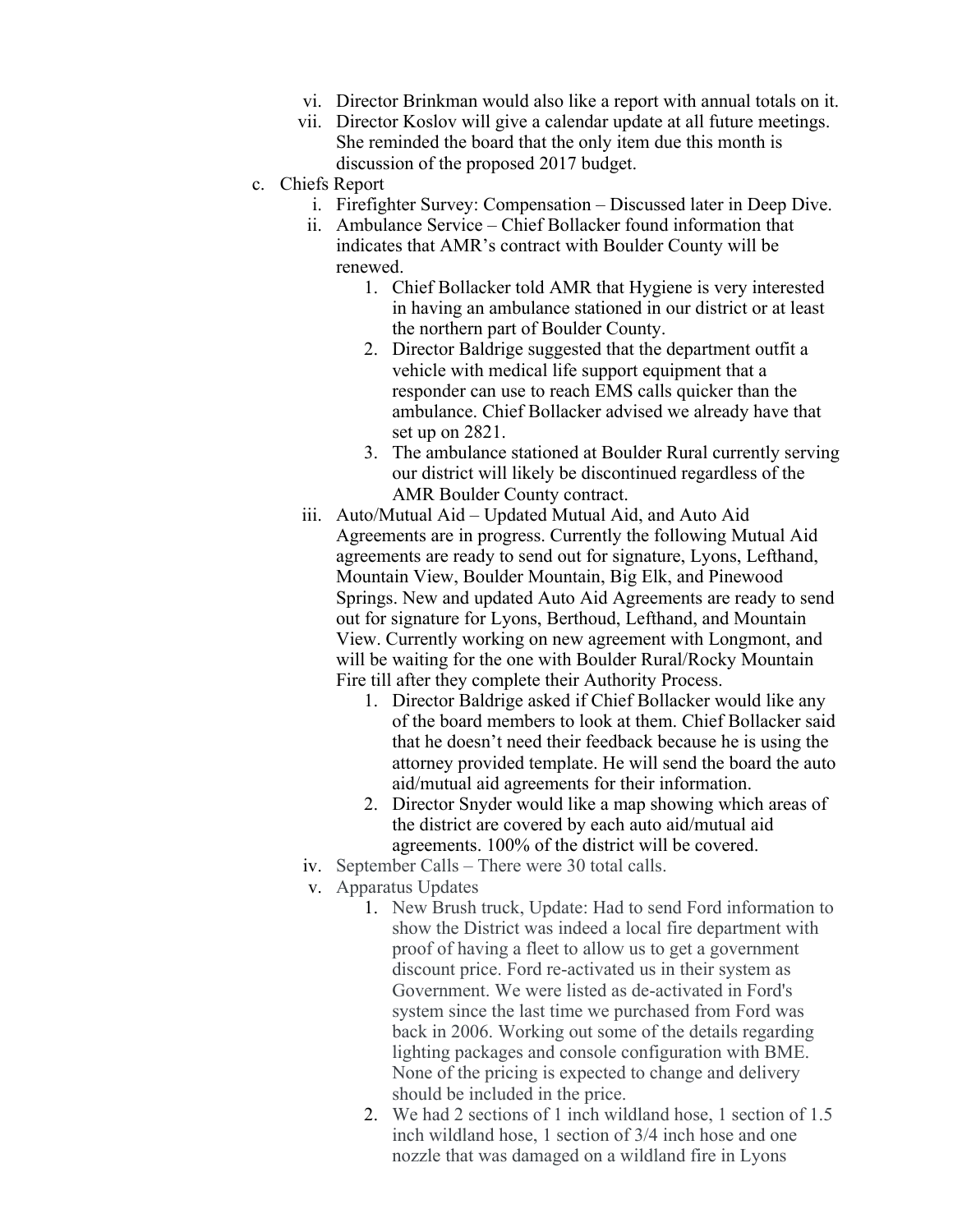District. Lyons has the list and is replacing the damaged hose and nozzle.

- 3. No further apparatus issues to report at this time.
- vi. Station Updates
	- 1. Updating sensor exterior lights on north side of station and on the west side of station over apparatus bay pad, will take place when FF Sugg is on Holiday break from Paramedic School.
	- 2. Station exterior cleanup and tree/bush trimming scheduled for October 24th.
	- 3. Annual Hose testing is being scheduled for the month of October/November, instead of December to get away from colder months.
- vii. Recruitment/Hiring Process
	- 1. We have 6 in the hiring process that was started at the beginning of September. Out of the 6, 4 have 8+ years' experience in the fire service.
	- 2. Did some recruiting at event at Home Depot, handed out 4 applications
	- 3. Recruitment Banners have arrived, working on displaying them, as well as 2 extras with the intent to hang up near Ute Hwy and 75th, and near 17th and airport. Working on seeking permission from property owners near those areas for permission to hang the banners.

## viii. Ambulance Update

- 1. Still looking into options and additional research. Directors see email dated 10/4/16 for further information.
- ix. Marijuana Grow Facility Update
	- 1. The Marijuana Grow Facility proposal went in front of the Boulder County Commissioners. The City of Longmont Water District Board approved the water use for the property, and is now in the hands of City of Longmont City Council for final decision.
- x. Public Relations
	- 1. Took part in a kids building workshop at Home Depot where they built wooden Fire Trucks. We had 2803 and a couple of us there working with the kids and showing the truck and equipment off.
	- 2. Hosted a birthday party at the station on 10/1/2016.
- xi. Training
	- 1. I will be leaving the evening of 10/11/16 for Vail to the Annual Colorado Fire Investigator Training/Conference. I will be returning Saturday 10/15. FF Pam Adler will also be attending this training.
	- 2. I will be in Keystone 10/17-10/21 to finish the Inside First Leadership Training as well as taking the Chiefs 2 training course at the State Chiefs Leadership training and conference.
	- 3. I will be in training at South Metro Fire on October 26 & 27th in a Youth Firesetter Intervention Specialist Class
- xii. Misc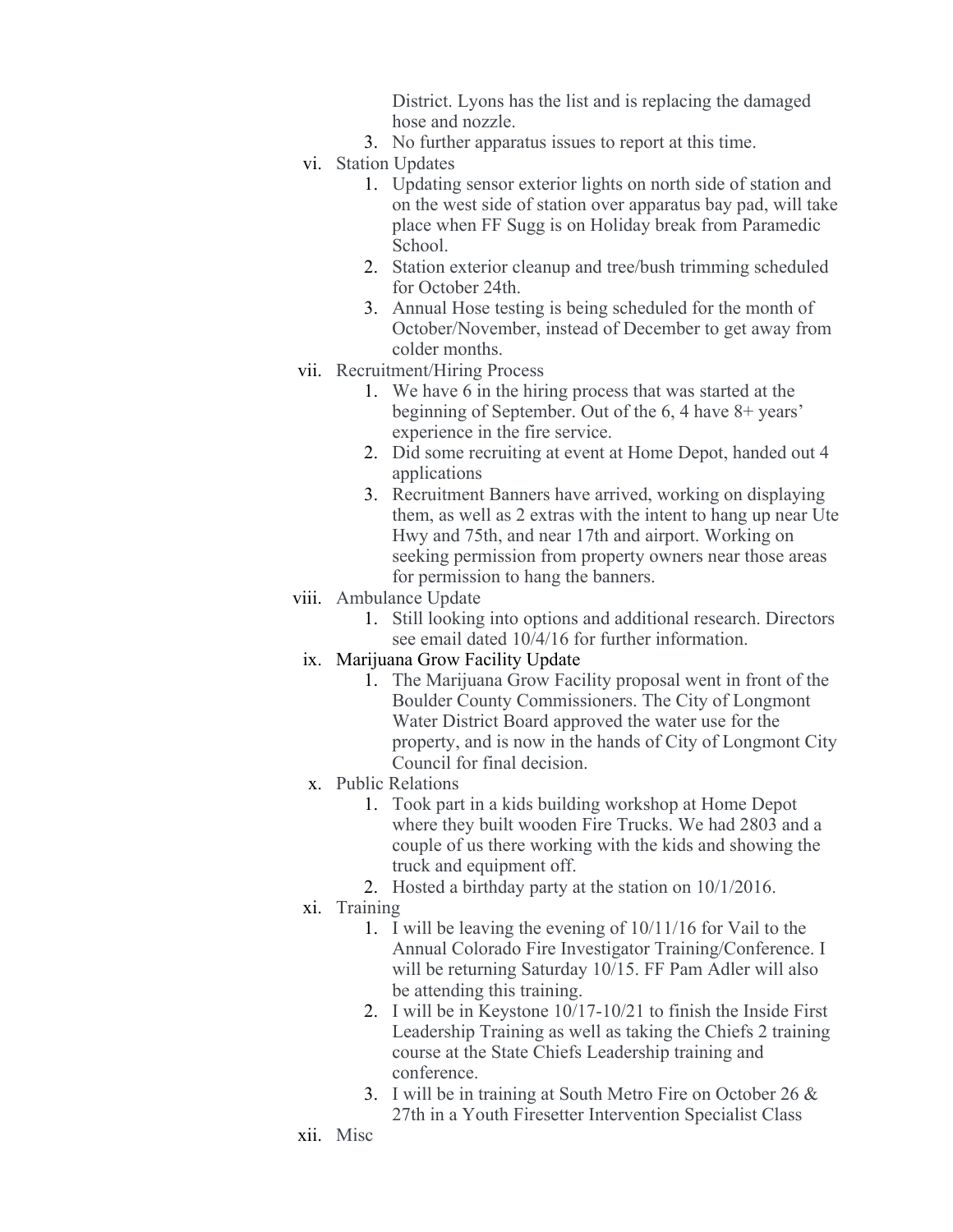- 1. 2nd draft of 2017 Budget Request. Sent out on 10/4/2016 via email
- 2. Was offered a used air cascade system for refilling SCBA bottles for \$2500 from Boulder Emergency Squad. Supposedly it is still in great condition and has no issues. I will be going to inspect it on Monday, and will give recommendations on if it would be worth buying for the department.

## VI. OLD BUSINESS

- a. BOD SOPs Director Baldrige is working on this task. This will be discussed in the November meeting.
- b. Long Range Plan Director Brinkman sent board the proposed Long Range Plan.
	- i. Director Baldrige asked about some of the apparatus information. She asked about the proposed costs for the rapid response vehicles. Discussed further during the budget conversation.
	- ii. Chief Bollacker will work with Director Brinkman to clarify any apparatus replacement goals.
- c. Chief Job Description Discussion of the description that Director Snyder created.
	- i. Director Brinkman asked about the paid time off and holidays.
	- ii. Director Snyder discussed the option of a vehicle stipend or a department owned vehicle. The board is anticipating providing Chief Bollacker a vehicle to use for district business purposed.

# VII. NEW BUSINESS

- a. 2017 Budget Director Baldrige led the budget discussion. The board reviewed the proposed budget, line by line.
- b. The budget needs to be voted on and approved by January 2017. There is time to consider and discuss before approval.
- c. Director Baldrige also plugged the apparatus costs (1 brush truck, 2 rapid response vehicles) into three different scenarios for the budget.
	- i. Scenario One is paying cash for all apparatus.
	- ii. Scenario Two is partial cash and partial financing.
	- iii. Scenario Three is all financing.
	- iv. Director Baldrige suggests that the district use scenario one and pay all cash but she wants the board to think about this and discuss further in the November meeting.
- d. Director Brinkman likes scenario two where a portion is financed to maintain a larger amount in savings in case of emergency.
- e. Directors Snyder, Beeman, and Koslov are also considering scenario two in case of emergency.
- f. All board members agreed to go with Scenario Two, and Director Baldrige will prepare the next budget draft using those numbers.

## VIII. DEEP DIVE

- a. Proposed Solutions for Call Staffing Chief Bollacker surveyed some of the firefighters to see what they want for an incentive.
	- i. Some firefighters expressed that they would be more interested in a pay per call program instead of or in addition to a shift pay program.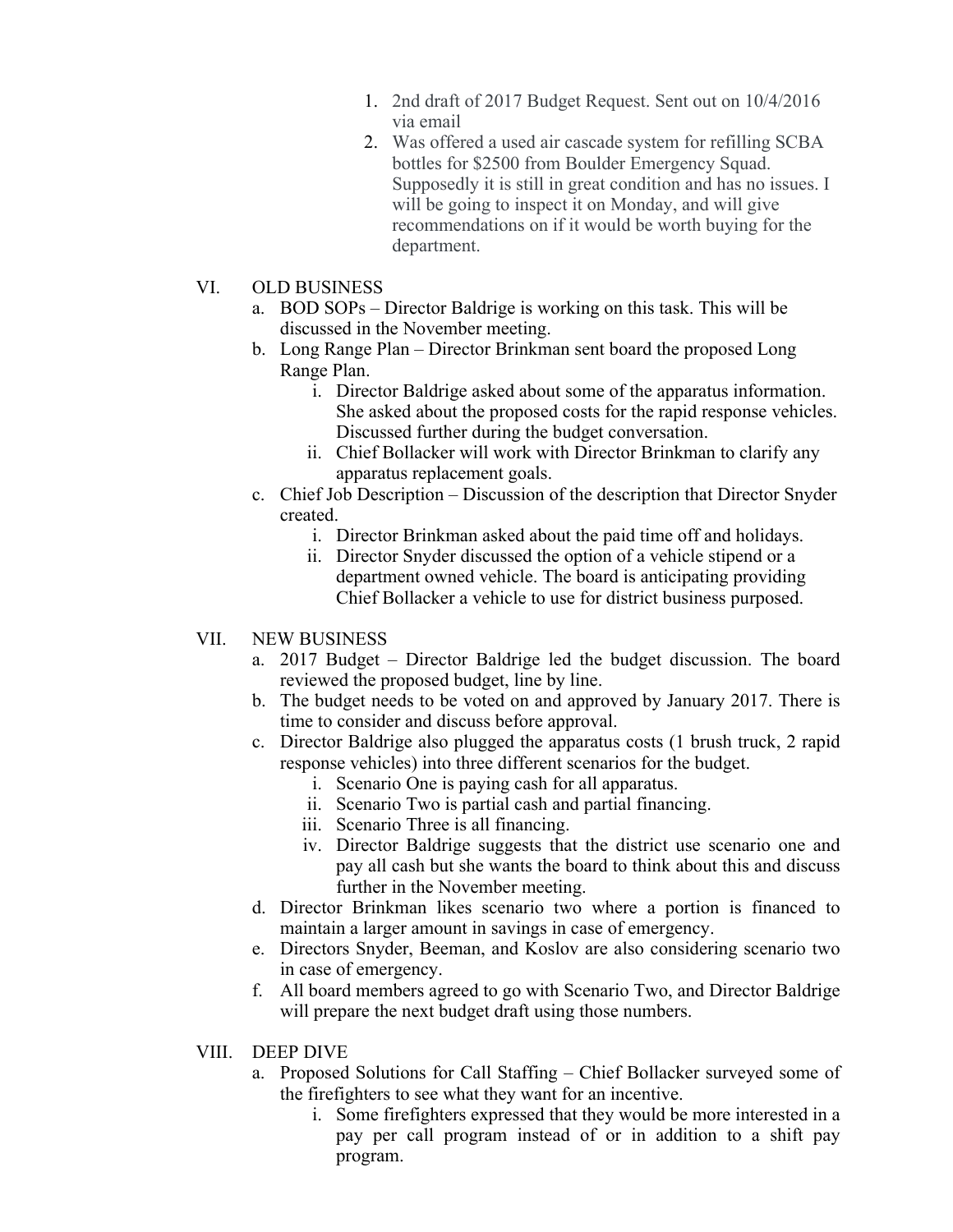- b. Director Brinkman mentioned that a pay per call program may increase our number of responders and a pay per shift program may decrease our response numbers.
- c. Director Beeman expressed his opinion that he is worried what any backlash would be if the board decided that any pay program wasn't helping with response times and number of responders and canceled the program. Any program that is implemented should start slowly.
- d. Director Baldrige discussed the option of starting a shift program and paying the same rates that Lyons is to be competitive. Limiting shift coverage to two people at any time would limit the expense.
	- i. She doesn't have a clear opinion on a pay per call program because it involves much more detail.
- e. Director Baldrige will contact Lyons to see their SOPs regarding the pay per shift program.
- f. Part of the shift program could provide Chief Bollacker with assistance around the station.
- g. Chief Bollacker will develop a draft SOP and send it to the board for review by October 24<sup>th</sup>.
- h. Chief Bollacker will look into getting some positive stories in the Times Call.
- i. Director Baldrige asked Chief Bollacker to update the board about what he is learning, after he attends the upcoming trainings.
- IX. B.O.D. GOALS STATUS CHECK None
- X. ADJOURNMENT Director Brinkman moved to adjourn. Seconded by Director Baldrige, and passed unanimously at 10:08pm.

The BOD will meet next on Tuesday, November 8th. In December the BOD meeting will move back to the 2nd Wednesday.

## **Director Tasks**

# Everyone

- None

Steve

- Review the budget that Molly sent and send her any comments
- Work with Chad to clarify apparatus replacement goals

## Molly

Upload the final audit to box.com